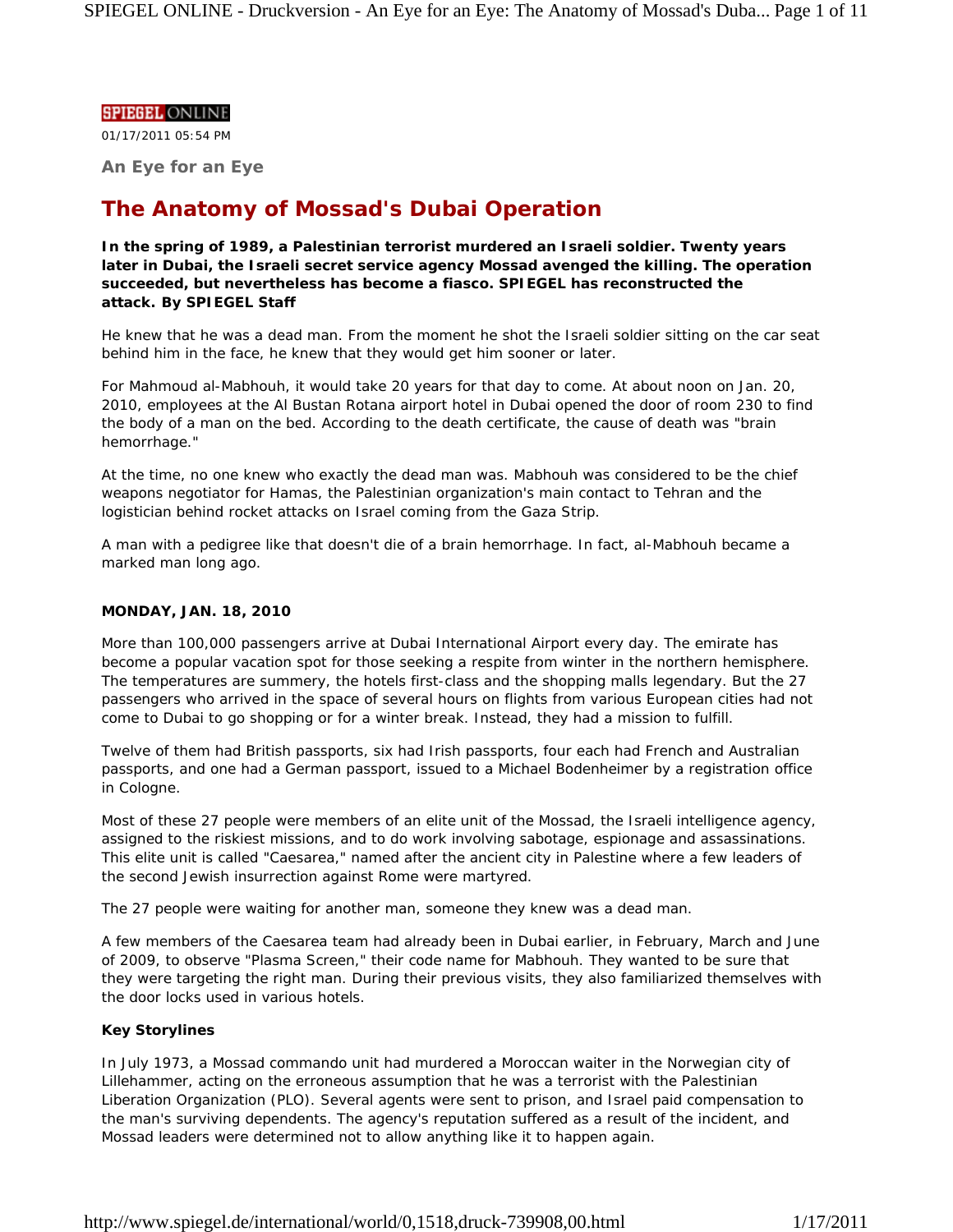Perhaps the choice of the code name for Mabhouh was likewise a mistake. After all, images of the "Plasma Screen" operation were soon flickering across thousands of flat-screen TVs around the world. At first, many questions remained unanswered and many details unresolved. One year later, after investigations in the United Arab Emirates (UAE), Israel, the United States and Europe, and after interviews were conducted with several participants, police officers and intelligence agencies, SPIEGEL is now able to reconstruct the key storylines that intersected in Dubai between Jan. 18 and 20, 2010.

One of these storylines is the German one. Michael Bodenheimer, who landed in Dubai at 12:14 a.m. on Jan. 19, had planned his arrival long before. The story of how he got his passport can be reconstructed with great precision. It's an important story, because it demonstrates that the Mossad was in fact behind what happened in the ensuing few hours.

On Sunday, March 29, 2009, two men arrived in Cologne on a Lufthansa flight from Tel Aviv. The men sought to avoid all contact with each other. They sat in different rows and waited in different lines at passport control. The men, according to their papers, were Alexander Varin and Michael Bodenheimer.

#### **False Names, False Addresses**

Varin and Bodenheimer had an appointment with a Cologne attorney the next morning. Varin, who referred to himself as a "crisis consultant," already knew the attorney, who had petitioned for German citizenship on behalf Michael's father, Hans Bodenheimer, allegedly a victim of the Nazi regime. Under the German constitution, those persecuted by the Nazis, as well as their children and grandchildren, can petition for repatriation.

The Israelis told the German attorney that Bodenheimer was born on July 14, 1967, in the Israeli village of Liman on the Lebanese border. The information was apparently false. No one in Liman knows a man named Bodenheimer. He also told the attorney that his last address prior to his move to Germany was in the Israeli city of Herzliya, in a four-story building at Yad Harutzim Street 7. There is an upscale kitchen design store on the ground floor of the building.

But the address also proved to be false. The name "Michael Budenheimer" appears among 19 names on a blue panel in the lobby. The name "Top Office" appears at the top of the panel.

According to its website, Top Office provides "virtual offices," among other services. "Have your company name displayed on the entrance sign," the site promises. When a SPIEGEL representative called Top Office, the woman answering the phone said her name was Iris, but she was unwilling to provide a surname. When the name Bodenheimer was mentioned, she ended the conversation. Two days later, the names "Michael Budenheimer" and "Top Office" had been removed from the panel in the lobby of the office building in Herzliya.

In Cologne, the German attorney filed the necessary documents in March 2009. When Bodenheimer and Varin returned three months later and checked into a Cologne hotel, the next mistake was made: Alexander Varin checked in under a different name, "Uri Brodsky." But he continued to use his old name, Alexander Varin, with the attorney. Confusing two different identities was an inexcusable mistake, and investigators with the German federal criminal police agency, the BKA, would quickly discover later that it was one and the same man using both names.

On June 17, 2009, Bodenheimer, in an effort to bolster his German identity, rented a small apartment at Eigelstein 85, in a rundown neighborhood near the main train station in Cologne. He told the landlord that he was a coach for a triathlon team, and he paid his rent in cash.

On June 18, 2009, Bodenheimer picked up his new German passport. He was now a citizen.

Seven months later, on Jan. 19, 2010, Bodenheimer was standing at the airport in Dubai. He and his fellow team members had been told a week earlier that their victim would arrive in Dubai the next day. Although they didn't know which hotel the man would check into, they did know that he would not be checking out again.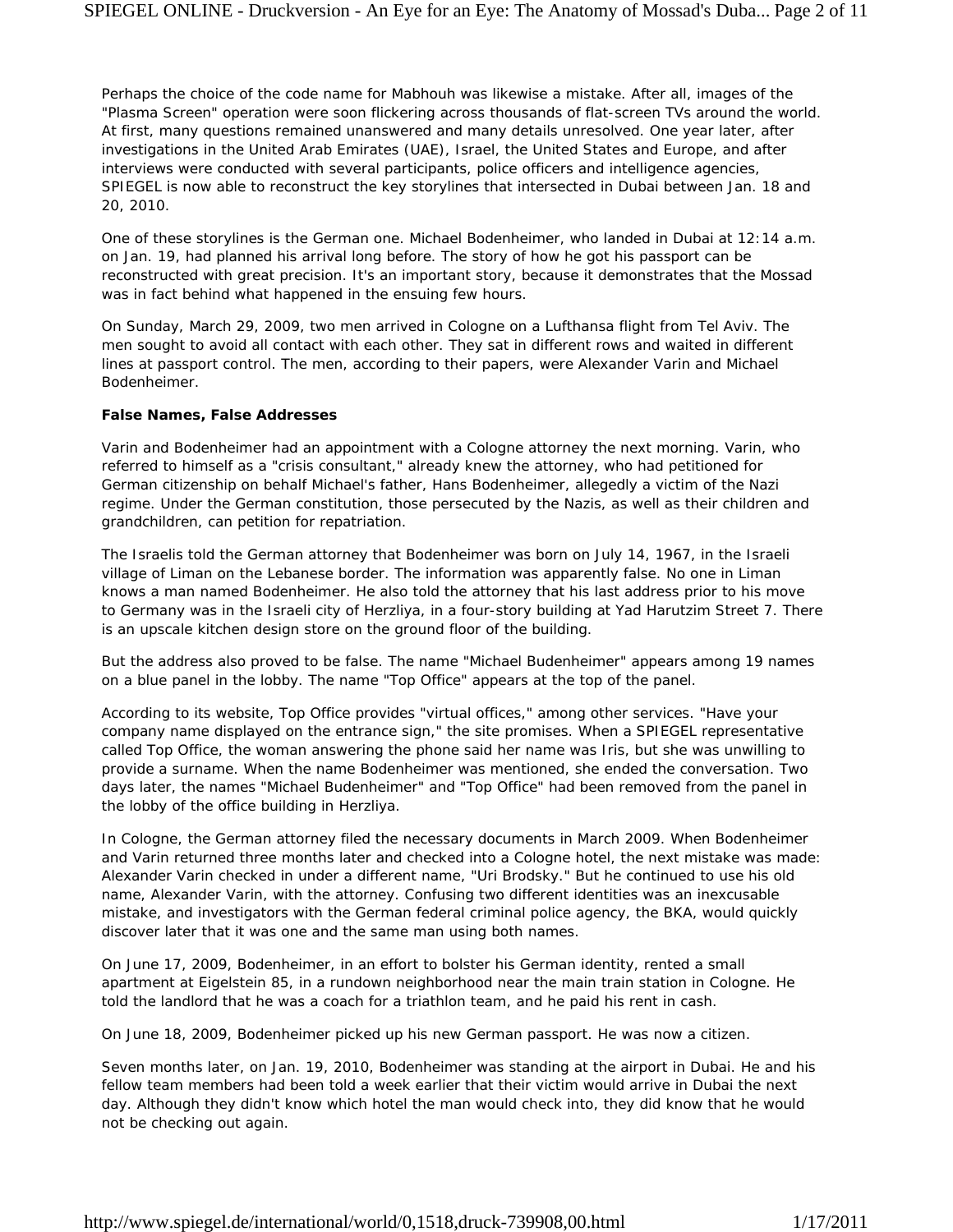Everything was in place. All they had to do now was wait for their victim.

# **Tuesday, Jan. 19, 2010, Early Morning**

Mabhouh was on his way to the international airport in Damascus. As a VIP, he had his driver take him to a back entrance of the terminal, and he was able to wait in the lounge while his luggage was being checked and his passport stamped. Mabhouh was traveling alone.

The previous spring, he had given and interview to Al-Jazeera, the Arab-language news network, about the murder of two Israeli soldiers in 1989. The station had disguised Mabhouh's face, but the Mossad had no trouble identifying his voice.

The Hamas agent described, in great detail, how he and an accomplice had dressed as Orthodox Jews and how, in the spring of 1989, they had kidnapped, killed and buried the two soldiers Avi Sasportas and Ilan Saadon. They had trampled on the bodies and photographed themselves in the process. When asked whether he regretted the killings, Mabhouh said that he only regretted not having shot the second Israeli in the face. But unfortunately, he added, he had been sitting at the wheel of the car.

"Red Page" is the Mossad's code name for an order to kill someone. Each of these orders is jointly authorized by the Israeli prime minister and defense minister. "Red Pages" do not have to be executed right away. In fact, they have no expiration date, and the orders remain valid until they are expressly cancelled.

As reported in a recent article on the Dubai attack in the US lifestyle magazine *GQ*, Mabhouh received his "Red Page" back in 1989. The Israelis don't take kindly to the kidnapping or murder of one of their soldiers in uniform.

#### **Mabhouh Planned Murders**

Mabhouh was born in the Jabaliya refugee camp in the Gaza Strip in 1960. His name means "the hoarse one." He joined the Muslim Brotherhood as a young man, and he was there when the Islamist mob began laying waste to the Palestinian coffeehouses that maintained gambling operations.

In the late 1980s, the Israeli occupying forces caught him with a Kalashnikov in his luggage and he was sentenced to a year in prison. He said that he was tortured in prison.

After his release, Mabhouh joined the military wing of the recently established Islamist movement Hamas. It was the period of the first Intifada, when most Palestinians were fighting the Israeli occupiers with slingshots and Molotov cocktails. Mabhouh planned murders.

In 1988, he was placed in command of Hamas's "Unit 101." The kidnapping and murder of the two Israeli soldiers in the Negev Desert was enough proof for Hamas that Mabhouh was the right man for the job.

Mabhouh hid in the Gaza Strip for the first few months after the killings, and then he fled to Egypt. The government in Cairo initially contemplated putting him on trial or extraditing him to Israel, but fearing that this could trigger an uprising by the Muslim Brotherhood, it decided to deport the Hamas agent to Libya instead.

# **Escaping Death**

Later on, Mabhouh went to Jordan, where he developed a Hamas base from which he smuggled weapons into the Palestinian West Bank and planned attacks against Israeli tourists. He was expelled from the country in 1995, just as the entire Hamas leadership would later be expelled. Mabhouh moved to Damascus, where he established contact with the Iranian Revolutionary Guards.

He obtained money and rockets in Iran, and he collected donations in the Gulf States to fund terrorist attacks during the second Intifada. Until then, Hamas had waged its war against Israel with unguided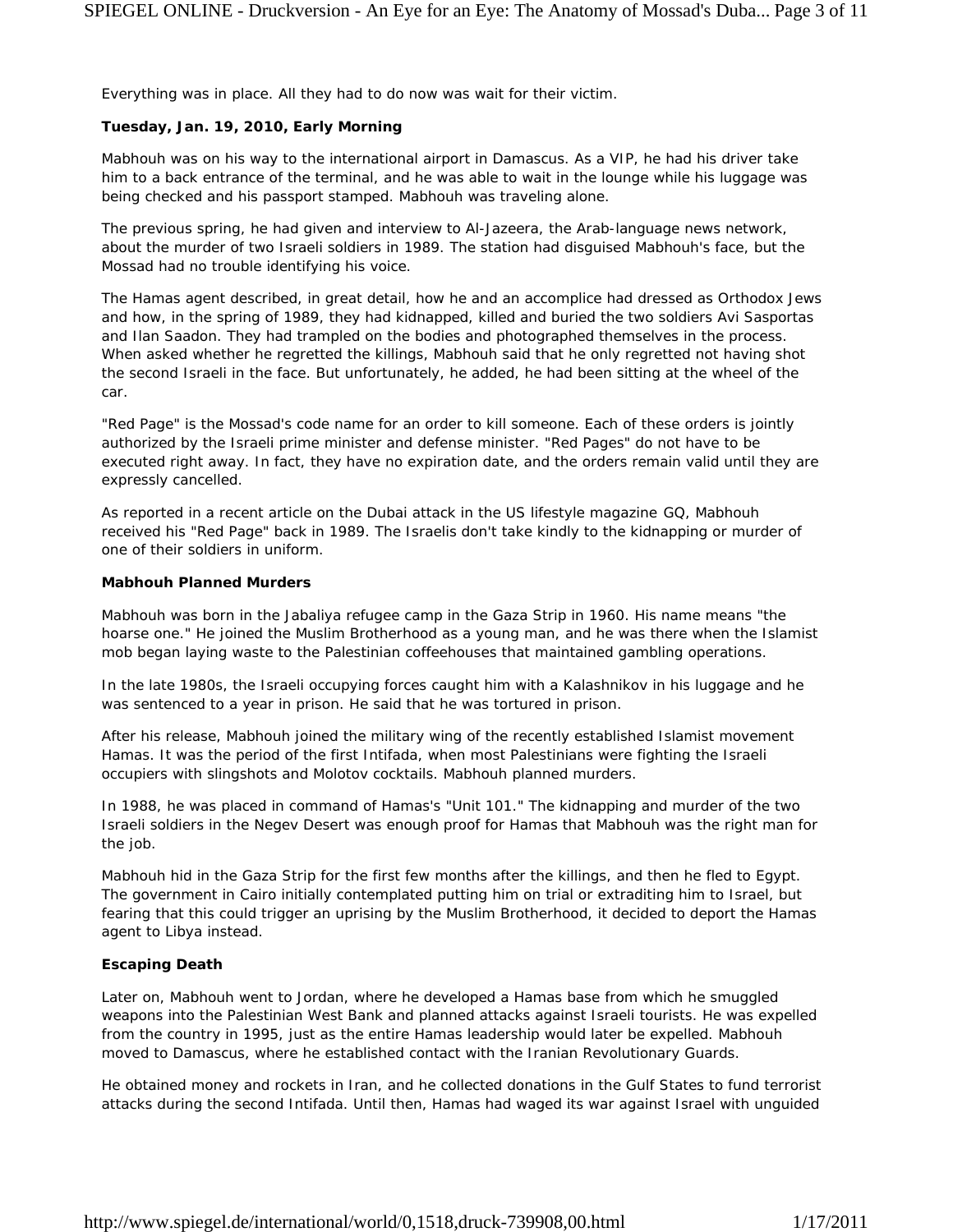short-range rockets, but under Mabhouh's leadership Hamas was able to fire longer-range missiles into the Gaza Strip.

In February 2009, Mabhouh narrowly escaped death when an Israeli drone attacked a convoy he was traveling with in Sudan. The trucks were presumably loaded with Iranian Fajr rockets.

Hamas and Iran -- hardly anyone embodied Israel's two enemies to the degree that Mahmoud al-Mabhouh did. It was time to turn the "Red Page."

Mabhouh was constantly traveling between China, Iran, Syria, Sudan and the UAE. The Mossad agents decided that Dubai was the best place for an assassination. The city is open to tourists and businesspeople, and gaining entry with a Western passport is unproblematic.

A first assassination attempt failed in November 2009. A Caesarea commando unit had tried to kill Mabhouh, possibly with poison that had been smeared onto light switches and fixtures in his hotel room. The victim fell ill, but he survived. The agents vowed that the next time they would not leave Dubai until they could verify Mabhouh's death with their own eyes.

At 1:10 a.m. on Jan. 19, 2010, the last two Caesarea agents, Gail Folliard and Kevin Daveron, landed in Dubai on a flight from Paris. Together with Peter Elvinger, who had flown in from Zurich, they formed the operations unit.

## **Tuesday, Jan. 19, 2010, Late Morning**

Unlike other intelligence agencies, the Mossad cannot provide its agents with real passports corresponding to a false identity. The primary countries in which it operates have no diplomatic relations with Israel. Even the most harmless-seeming tourists would be detained upon arrival if they were traveling on an Israeli passport. Instead, the Mossad usually uses the passports of Israelis with dual citizenship or forged passports from other countries.

Peter Elvinger and the members of his team checked into various hotels. All of their passports, with the exception of the German passport, were forged. They were operating like avatars, using stolen identities. The real people whose names were being used would later testify that they had been completely unaware of the operation.

The first part of the operation had succeeded. The Caesarea commando unit had put itself into position, safely and unnoticed. Elvinger and his team members paid their hotel expenses in cash or with prepaid money cards issued by Payoneer, a US company. This would prove to be a mistake in the "Plasma Screen" operation.

Because the Payoneer cards used by most of the 27 members of the commando unit are relatively rare in Dubai, investigators later managed to narrow down their list of suspects relatively quickly. The CEO of Payoneer, Yuval Tal, is a former member of an elite unit in the Israeli army.

#### **The Same Contact Numbers**

The commando unit made a second mistake when its members used intermediaries in Austria to communicate with one another. Under the system an agent would call a number in Vienna to be connected to another agent's mobile phone.

Although this was done to conceal calls, the system had a drawback. As soon as investigators had obtained the call list of one suspect, they could easily determine who else was using the same contact numbers in Austria.

Both the use of the prepaid cards and the telephone server in Vienna were not mistakes that would jeopardize the entire operation. But they would make it more difficult for the team members to cover their tracks. Furthermore, the UAE is not one of the so-called "base countries," where Mossad agents in trouble can take refuge in an Israeli embassy or get help from the intelligence agencies of Israel's allies.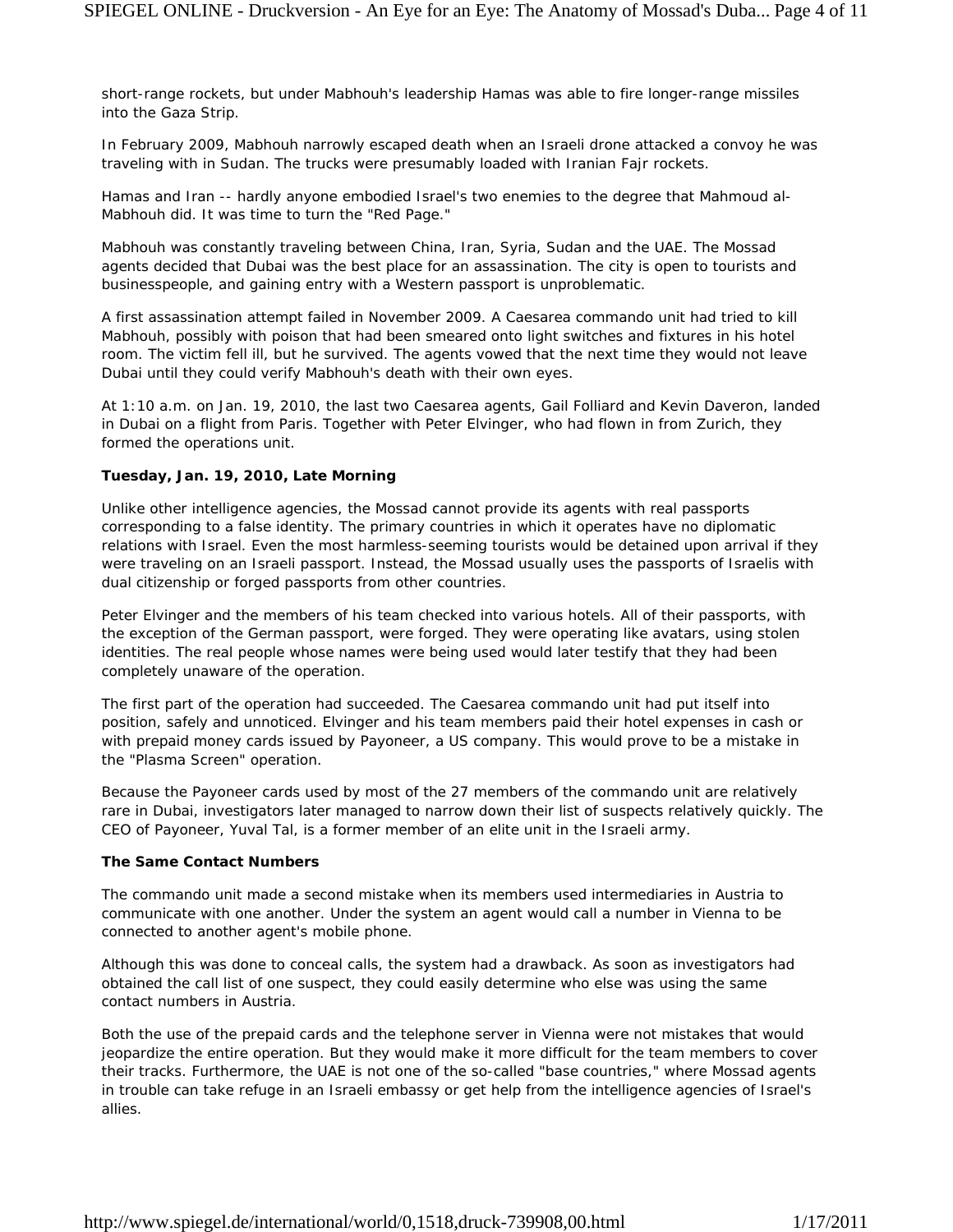The Emirates are referred to as a "target country" in intelligence jargon. If an agent's cover is blown there, he or she could face torture or even the death penalty. Given the risk, why were the Caesarea team members so careless?

## **Underestimating Dubai**

They underestimated Dubai, and they underestimated a man whose office is on the sixth floor of the headquarters of the Dubai Police, about three kilometers (1.9 miles) from room 230 at the Al Bustan.

Lieutenant General Dahi Khalfan Tamim is not a man who cares much for diplomacy. He is a gruff cop with a biting sense of humor and possessing the kind of self-confidence government officials have who enjoy the full support of their superiors. Tamim has only one superior: the ruler of Dubai, Sheikh Mohammed bin Rashid Al Maktoum.

At 19, Tamim graduated from the Royal Police Academy in Amman, Jordan, the most respected police academy in the Arab world. Ten years later, in 1980, he was appointed police chief of Dubai. Since then, the emirate has boomed more than almost any other part of the world. Lieutenant General Tamim's job has been to ensure that Dubai's boom could move forward without significant crime problems.

Planes take off and land by the minute in front of the plate-glass window in Tamim's office. Dubai is in a central location, roughly equidistant from Iran, Iraq, Yemen and Afghanistan. There are more Iranians and Pakistanis living there than natives of Dubai; the city has attracted hundreds of thousands of migrants from some of the world's most explosive regions. People are constantly coming and going, large amounts of money are at stake, and the Islamic banking system is a nightmare for any police detective. Tamim knows that Dubai has everything it takes to become the region's crime hub -- and he has made it his mission to prevent that from happening.

He has purchased the best available hardware and software in the United States. Government funding for surveillance systems is unlimited in the UAE, and to make things even easier for the police, no one worries about data privacy.

#### **Not Even a Proxy War**

"We know," he says, "that many Israelis come here with non-Israeli passports, and we treat them the way we treat anyone else. We protect their lives just as we protect the lives of others, and we don't concern ourselves with their religion. But we also don't want Dubai to become a third-party country where Israelis kill Palestinians."

Tamim sees police work as a craft. Ideologues of all stripes -- Arabs, Marxists, Islamists -- disgust him. "If I were a Palestinian," he says, "I wouldn't support Fatah or Hamas."

There is no topic Tamim finds more interesting than Israel. The country that dealt such a devastating blow to the Arabs in 1967. That year, Tamim's 16th, is a benchmark for him. "The Jews resemble us much more closely, in terms of religion, language and many other respects, than the Europeans or the Americans," he says.

He says he even understands that the Jews must defend themselves, says Tamim, pointing out that millions of them were murdered in Europe. "(Former Egyptian President Gamal Abdel) Nasser said that he intended to drive them into the sea," he says. "Okay, then they had a right to fight back. But today? We don't want war."

Not even a proxy war, and certainly not one outside his office door.

# **Tuesday, Jan. 19, 2010, Afternoon**

Mabhouh arrived in Dubai on Emirates flight EK 912 from Damascus. He handed the immigration control officer a Palestinian passport in the name of Mahmoud Abd al-Rauf Mohammed Hassan, which stated his profession as "merchant." At least that was correct.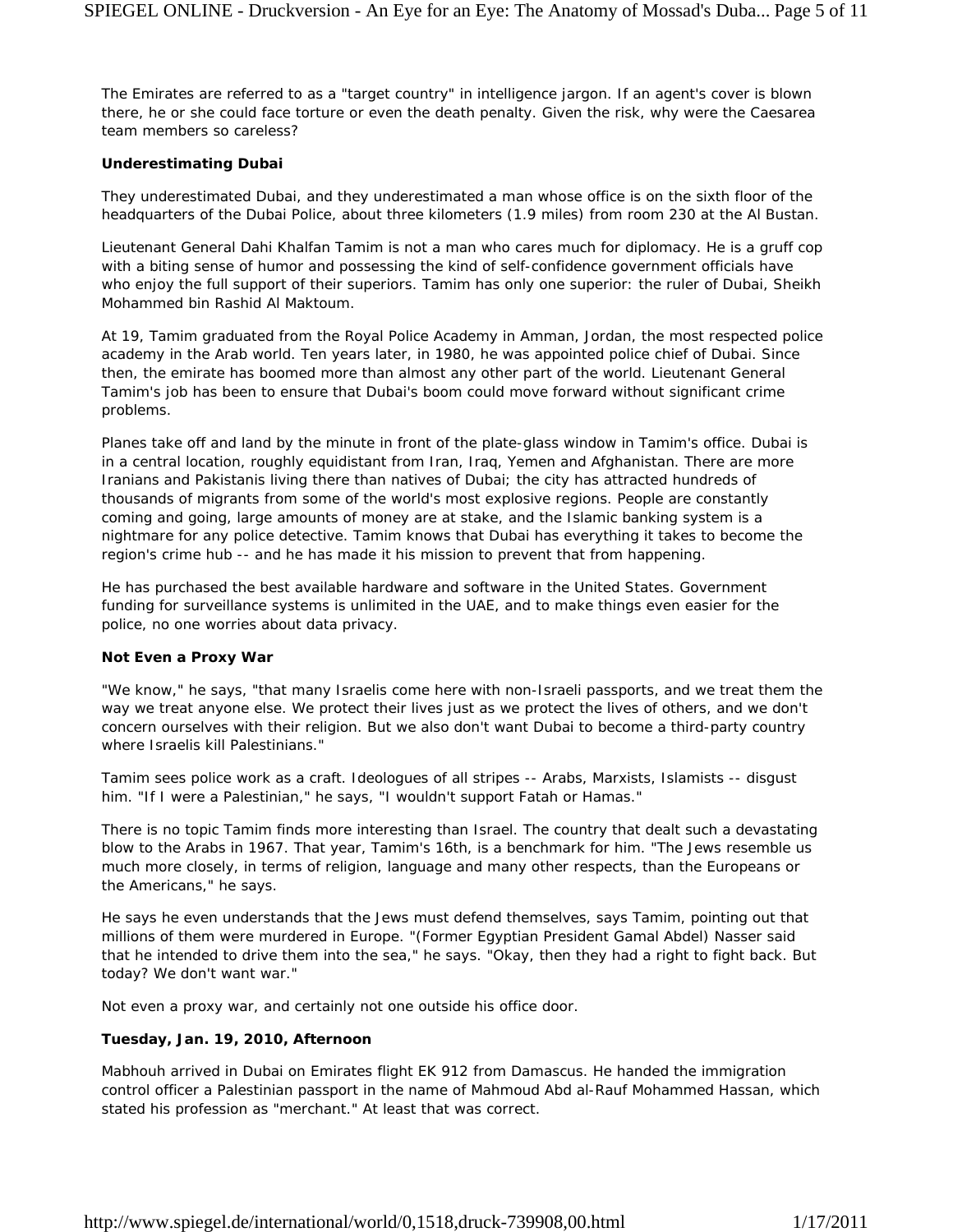A Mossad team had expected Mabhouh at the terminal and notified the others, who then followed him to the hotel. The Al Bustan, part of a group called "The Leading Hotels of the World," is especially popular among transit passengers who need a place to stay after a late-night arrival.

Travelers are constantly pulling their trolley cases across the polished marble floors in the lobby, where noise is drowned out by the sound of water in the fountains or muted by thick carpeting. The rooms on the second floor are off a narrow hallway with only one access point, making the area easy to secure and the perfect place to commit a crime.

Two agents carrying tennis rackets and with towels thrown over their shoulders had been waiting in the lobby since 2:12 p.m.

Tamim would later explain that this was their most glaring mistake, because, as he says, no real tennis player walks around with his tennis racket out of its case.

## **He Knew He Was a Target**

Mohammed Haroun, a Palestinian businessman with a German passport, installed the security cameras at the Al Bustan Rotana. "It's funny that the suspects believed that they could hide under a cap," says Haroun, the head of Security Advice Services. "But I know where and at what angle to install the cameras."

The security camera images show Mabhouh looking around as he checks in at the front desk. He looked over his shoulder as he walked out of the elevator onto the second floor. He knew that he was a target of one of the world's most effective intelligence agencies. He didn't seem overly concerned about the two tennis players sharing the elevator with him.

When Mabhouh, an unobtrusive, rotund man with a moustache, stepped out of the elevator, he had five hours left to live.

The two tennis players noted Mabhouh's room number, 230, a non-smoking room, and sent it to Elvinger in a text message. They also sent him the number of the room across the hall, 237, and Elvinger promptly called the hotel to reserve the room. Then he booked his return flight, to Zürich via Doha.

One of the cameras in front of the hotel recorded the mirror image of a white delivery van with tinted windows. A few of the agents walked to the vehicle but then turned around abruptly. They had apparently mistaken it for a vehicle being driven by an accomplice.

# **A Borrowed Name**

This would put the investigators on the trail of a 62-year-old British citizen named Christopher Lockwood. According to the *Wall Street Journal*, Lockwood had his name changed in 1994 from the name he was using at the time, Yehuda Lustig. But that name, the *Journal* discovered, also proved to be false, a name borrowed from a young soldier killed in the 1973 Yom Kippur War.

At 4:23 p.m., Mabhouh left the Al Bustan. Coincidentally, a Mossad agent was going the same way.

Despite their subsequent eagerness to show off their achievements, the Dubai police have had little to say about what Mabhouh was doing in the four hours before returning to the hotel. "As far as I know," Tamim said at the time, "he had a ticket to China and then on to Sudan -- or the other way around. He may have made a stopover here to unwind."

For a man like Mabhouh, unwinding might include discussing an arms deal for the Gaza Strip, one of the world's most explosive pieces of real estate. According to Israeli sources, Mabhouh met with a banker who had already helped him with a number of international arms deals in the past, as well as with his usual contact with the Iranian Revolutionary Guards, who had flown to Dubai to coordinate two major shipments of weapons for Hamas in the coming months. It is understandable that the police chief in Dubai prefers not to discuss the issue. Although the UAE has pledged to strictly comply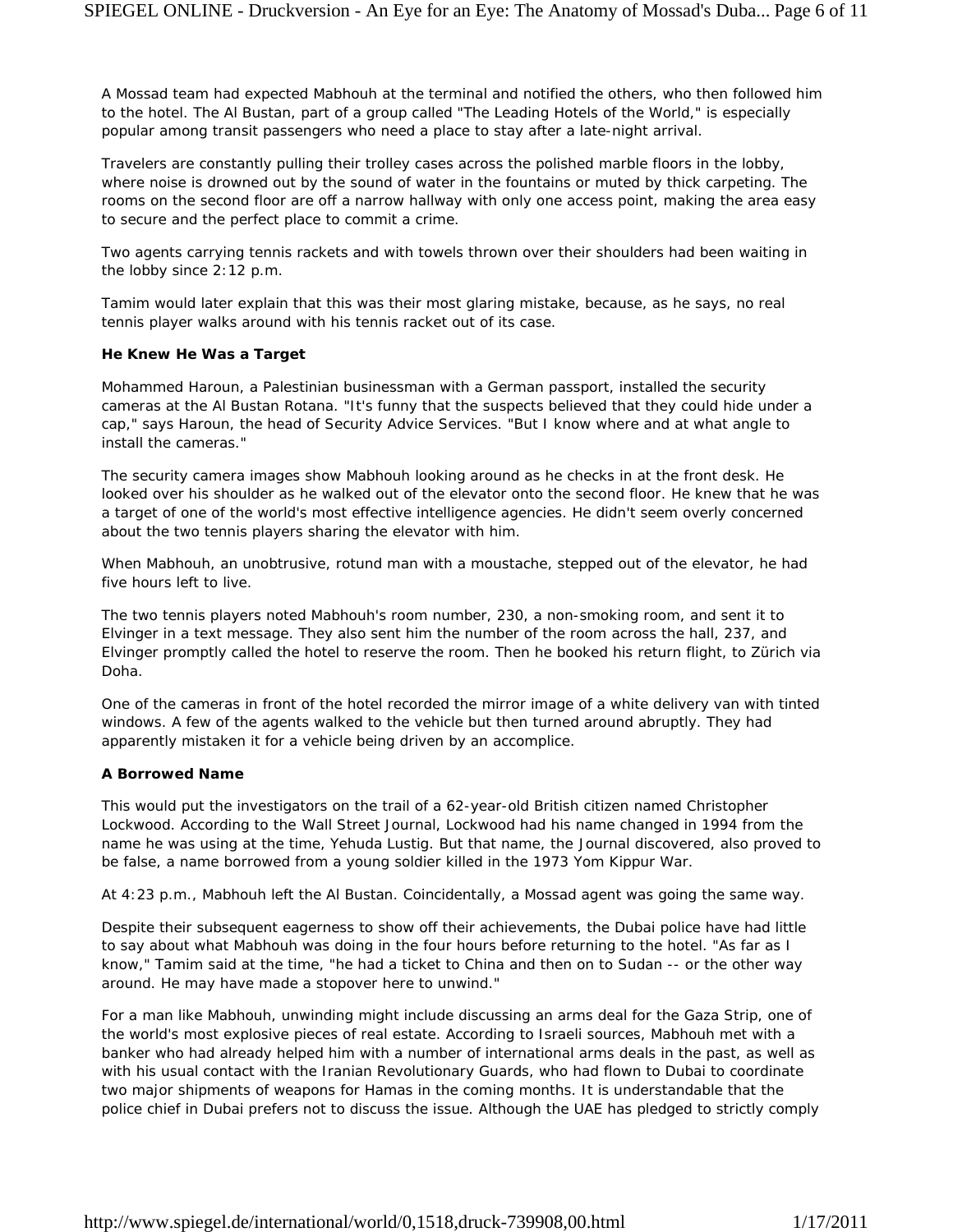with international sanctions against Iran, implementation is another story. Iran is nearby, and there is a powerful Iranian community in Dubai.

## **Tuesday, Jan. 19, 2010, Evening**

The actual kill-team entered the hotel at 6:34 p.m. There were two pairs of agents, all four of them broad-shouldered men wearing baseball caps and carrying backpacks and shopping bags. The two reconnaissance teams already in the Al Bustan were withdrawn, to avoid attracting attention, and replaced with two others. One of the teams was disguised as British tourists wearing sun hats.

At 8 p.m., the six agents took up their positions in the hallway outside Mabhouh's room. A specialist manipulated the electronic lock to the door of room 230 so that the key card from the room across the hall would also work.

Gail Folliard and Kevin Daveron were assigned to secure the hallway. Both had already changed into new disguises at other hotels in the area, and both were wearing wigs. Daveron was wearing a false moustache and the uniform worn by Al Bustan employees. Just as the agents were working with the door lock, a man walked into the hallway, unable to find his room. Daveron, posing as a hotel employee, managed to divert the man away from the hallway.

At 8:24 p.m., Mabhouh returned to the hotel through the revolving door in the lobby. Carrying a plastic bag with new shoes, he took the elevator to the second floor. He didn't notice the man with the moustache, wearing a hotel uniform, or the woman in the dark wig who had been pacing back and forth across the patterned brown carpeting for half an hour.

## **Under the Mattress**

Mabhouh went into his room. It is unlikely that his encounter with the four killers waiting behind the door lasted very long. The only signs of a struggle were the few broken slats of the bed frame that were later found under the mattress.

While preparing for the operation, the team had agreed that they wanted Mabhouh's death to look as natural as possible. Anything else would have resulted in a massive police effort. The airport would have been closed, making it impossible for the commando unit to safely leave the country.

The investigative report states that the victim was injected with succinylcholine, a drug that causes muscle paralysis in less than a minute. Mabhouh was then suffocated with a pillow, according to the investigators.

The truth is that it is still unclear how exactly the Hamas officer was killed. Succinylcholine is easily detected in the body of a dead person, and the injection site should also be visible. And as anyone familiar with TV crime dramas knows, violent suffocation produces clear marks in the face, including areas of compression, tiny burst blood vessels in the pupils and cracked lips.

It is hard to imagine that a technically sophisticated intelligence agency like the Mossad would resort to such simple methods -- and certainly not in an operation on hostile territory.

By 8:46 p.m., the first two perpetrators were standing in front of the elevator that would take them down to the lobby. In the videos taken with the security cameras, it seems obvious that the men are pumped up with adrenaline, as they shift their weight back and forth, from one foot to the other, like boxers. One is still wearing a rubber glove, unusual for a hotel guest.

# **On a Plane to Paris**

The members of the team left the Al Bustan in groups of two and took taxis to the airport. Folliard left the hotel holding the arm of another agent and with a plastic bag in her left hand.

Daveron secured the elevator. He was the last to leave room 237, talking on his mobile phone and pulling his trolley case behind him.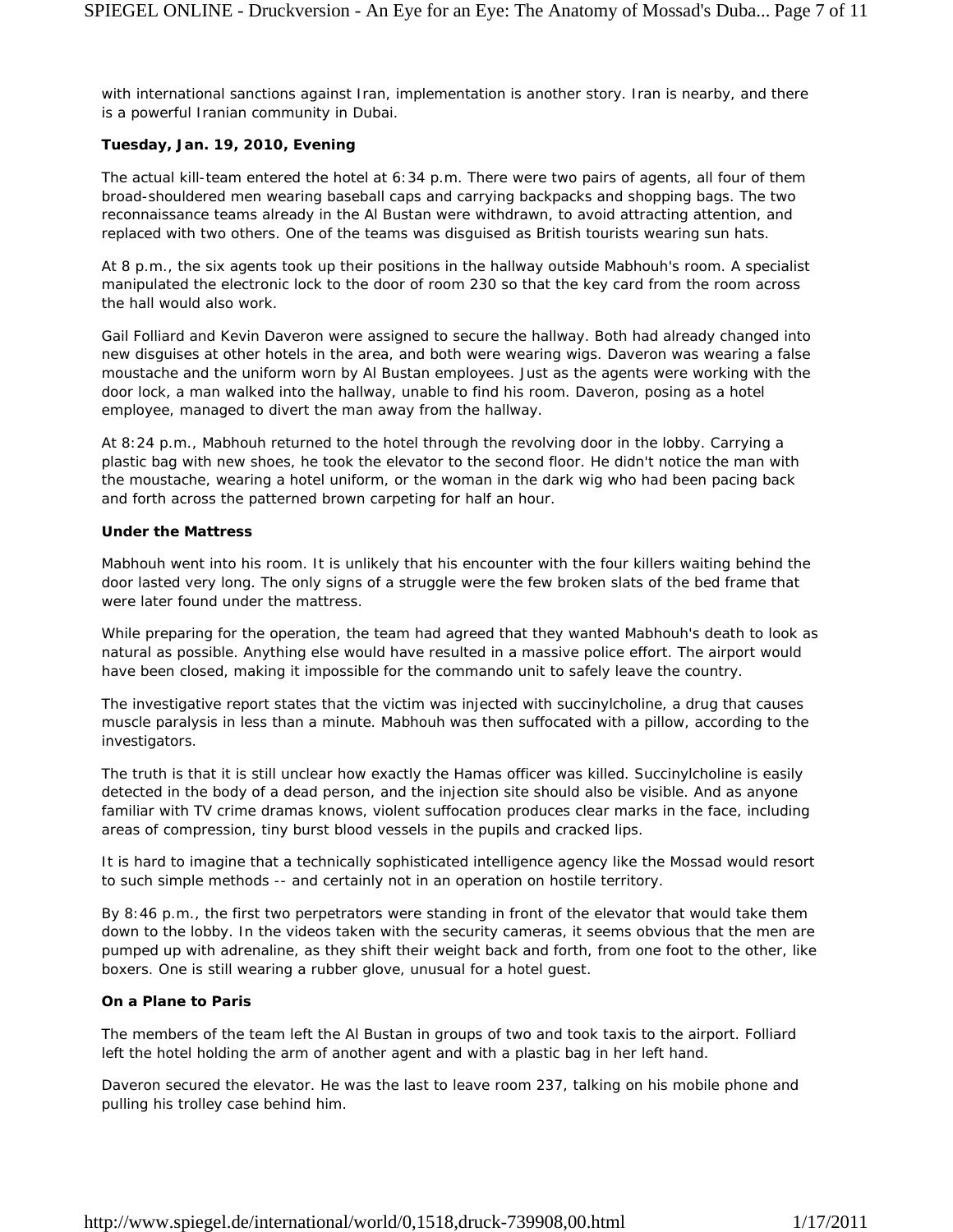A short time later, Daveron and Folliard were sitting on a plane to Paris, while two others were on a flight to South Africa. The body of "Plasma Screen" had not yet been discovered and was still lying in room 230.

Everything had gone according to plan, at least up to that point. It would take almost a week before Tamim learned of the death of the senior Hamas weapons negotiators, who was killed practically within view of police headquarters.

## **JAN. 24 or 25, 2010**

The Hamas leadership in Damascus noticed that something was wrong when it didn't hear from Mabhouh. A man who had worked for Mabhouh was sent to the morgue in Dubai. After that, Hamas officials put in a call to Dubai police headquarters from Damascus. Yes, they admitted, they had allowed one of their senior members to travel to Dubai under a false passport, and they had neglected to notify Tamim, the super cop, in advance, and now something had gone wrong, very wrong.

According to eyewitnesses, Tamim then flew into a rage and shouted into the phone: "You can pack up yourselves and your bank accounts and your weapons and your fake passports and get out of my country."

Tamim had a problem. Despite being equipped with the most sophisticated surveillance system in the Arab world, he had no idea that an Israeli commando operation had been executed successfully in Dubai, under his very eyes. He had been blind.

This explains his fit of rage. And it also explains the massive investigation he was now ordering his troops to undertake. He may have been unable to prevent the killing, but now, at least, he would get his revenge, in the form of the investigation. And he would ensure that the investigation itself would become a personal triumph -- Lieutenant General Tamim, the supercop of Dubai.

Tamim had his team compile a list of everyone who had entered the country shortly before the killing and left soon afterwards. The names were compared with those of people who had traveled to Dubai in February, March, June and November 2009, the months in which Mabhouh was also there.

#### **Some Hollywood Film**

The names on this list, in turn, were compared with the hotel guest lists and the videos taken by well over 1,000 surveillance cameras. Tamim had the surveillance systems of hotels, malls and the airport analyzed. The process soon yielded an image corresponding to every name on his passenger and hotel guest lists, so that he was now able to compare the images with the Al Bustan security camera videos.

The other members of the commando unit were identified once Tamim's agents had analyzed the Payoneer payments and the conspicuous calls to the numbers in Austria.

All of this took much longer than the "24 hours" Tamim mentioned in his first press conference. Nevertheless, it did enable him to portray the Mossad operation like some Hollywood film.

Two Palestinians were also arrested in Jordan and extradited to Dubai. Anwar Shaibar and Ahmed Hassanain, men believed to be associated with the Palestinian Fatah movement, had allegedly helped the team book hotel rooms and reserve rental cars. Investigators later changed their assessment of the Palestinians, concluding that Hamas had fabricated the story to implicate its political rivals in the case.

At first, Tamim had refused to believe that the Mossad had conducted an operation on his doorstep. "We thought, until the very last minute, that another Palestinian group had killed him," says Tamim. "We never thought of the Mossad. Only after we had gathered together all the faces and all the disguises on the surveillance images did we realize that they weren't Palestinians -- that they couldn't be."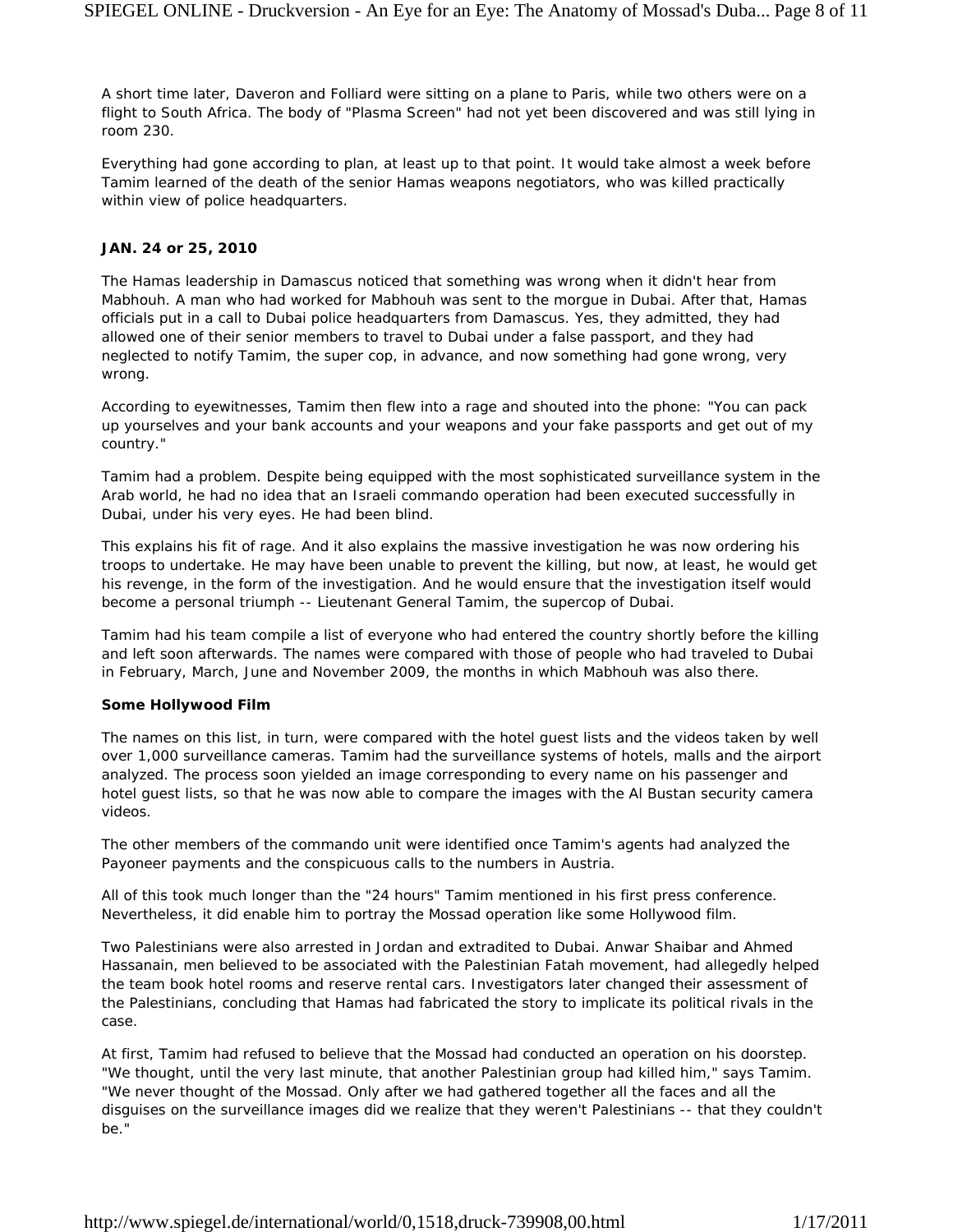#### **Friday, Jan. 29, 2010**

Mahmoud Mabhouh was buried in Yarmuk, a Palestinian neighborhood in Damascus.

Tamim had assembled most of the parts in his puzzle. He notified his superior, the emir. And in an interview with Al Jazeera, he said that he could not rule out the possibility of the Mossad being involved in the murder. The Reuters news agency also reported Mabhouh's death as a murder, but the news attracted little attention. Only a few people recognized the story's potential.

# **SUNDAY, JAN. 30, 2010, EVENING**

At a reception, US Ambassador Richard Olson asked UAE Foreign Minister Abdullah Bin Zayed about the murder at the Al Bustan. After making a few phone calls, Zayed decided that the matter was important enough to be brought to the attention of his superiors.

The two de facto rulers of the United Arab Emirates, Crown Prince Mohammed Bin Zayed of Abu Dhabi and Sheikh Mohammed Bin Rashid Al Maktoum, the prime minister and ruler of Dubai, debated on how to proceed in the case. They concluded that they could do nothing or they could "disclose more or less everything the investigations had uncovered."

The two sheikhs chose the second option.

## **MONDAY, FEB. 15, 2010**

It was time for Tamim to take his revenge. The police chief appeared before the press, holding up a piece of paper with the photos and names, against a red background, of 11 murder suspects. But that wasn't all. A triumph has to be placed in context, and timing is critical.

Tamim presented the international press with the video footage documenting the crime.

He had already solved a spectacular jewelry heist at the Wafi Mall in 2007, secured the conviction of Egyptian real estate tycoon Hisham Talaat Moustafa, a friend of President Hosni Mubarak, for the murder of a Lebanese singer in 2008 and, in 2009, had solved the murder of Chechen warlord Sulim Yamadayev. But his film about the Mossad assassination of Mahmoud Al Mabhouh was the highpoint of his career. Dahi Khalfan Tamim had made the Israelis look like fools.

In the ensuing days, Tamim paid close attention to the impact of his appearances. He was ultimately praised and even celebrated, not only in the Emirates, but also in Iraq, Iran and the West -- and, in the end, in Israel. Tamim doesn't remember the name of the Israeli journalist who interviewed him via email, but he does know that he responded right away. "She was young," he says, "and very professional. The entire Israeli press, they all treated me very fairly." Tamim was pleased with the way things had turned out.

# **WEDNESDAY, FEB. 24, 2010**

The lieutenant general sent a document to the central bank and the foreign ministry in Abu Dhabi, together with the request that the minister of state forward it to the US Embassy. The document read:

"Excellency Sultan Al Suwiadi, UAE Central Bank Governor. Subject: Credit Cards MC 5115-2600- 1600-6190, MC 5115-2600-1600-5317, MC 5301-3800-3201-7106. General Management of the State Security offers greetings, and asks your Excellency to direct the money laundry and suspicious transactions unit at the Central Bank to urgently obtain details of the above credit cards, in addition to details for purchases, accounts, and payments on those cards, as the users of those cards were involved in the murder of Mahmoud Mabhouh. Those cards were issued by META BANK in the state of Iowa, USA. Thank you for your kind cooperation."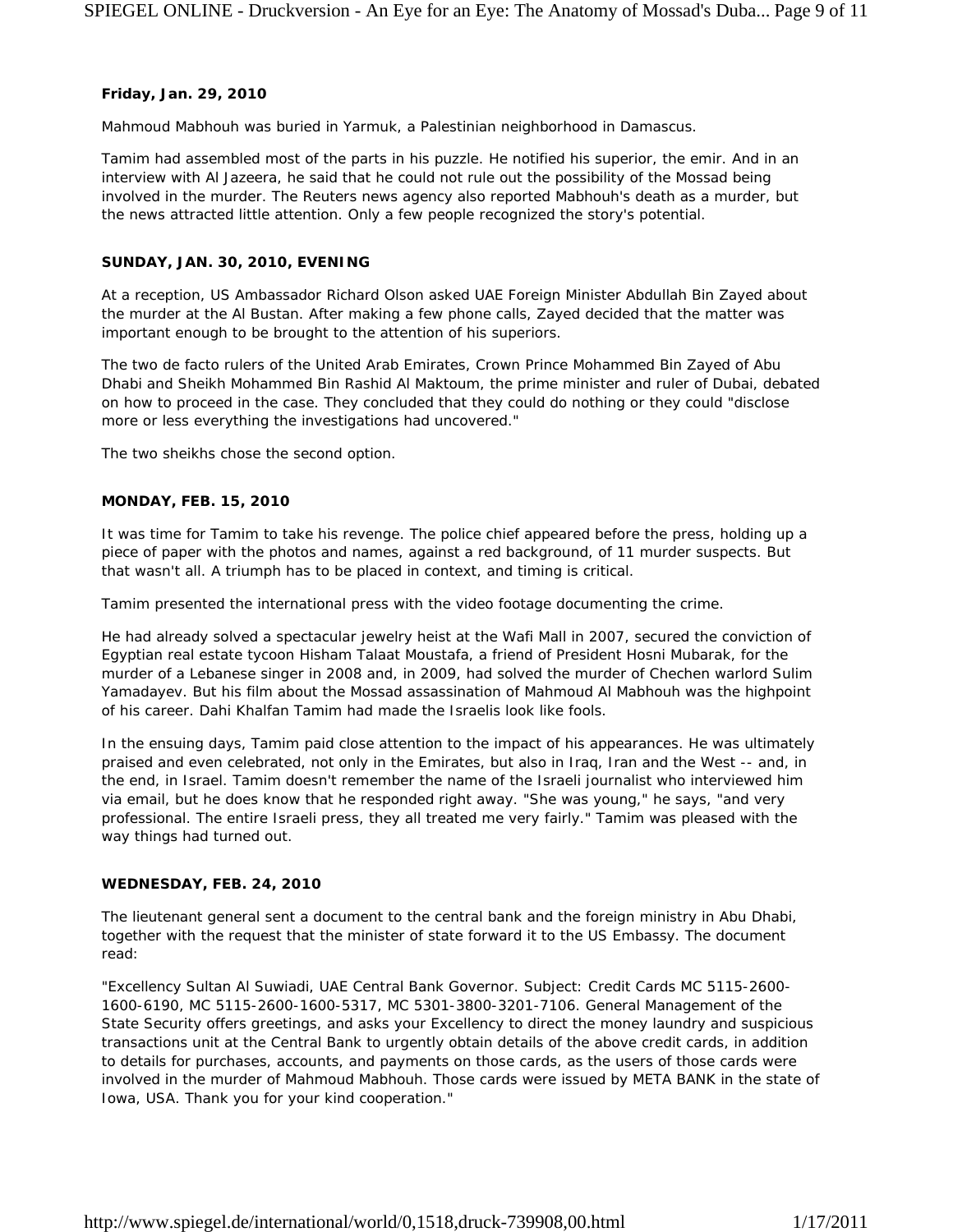On the same day, State Minister Mohammed Anwar Gargash delivered the letter from Dubai to the legal attaché at the US Embassy in Abu Dhabi. Ambassador Olson forwarded the letter to Washington and requested that the matter be addressed promptly, noting that the issue had already been raised in a meeting between the foreign minister and US Secretary of State Hillary Clinton on the previous day. The Americans knew who had used the credit cards in question.

All they had to do was ask the government in Tel Aviv.

On June 4, 2010, almost exactly a year after the Mossad agent had been issued a German passport, Alexander Varin traveled to Warsaw. Coming from Tel Aviv and on his way to the Lithuanian capital Vilnius, he was merely changing planes in Warsaw. He showed the Polish border control agents his passport, which identified him as Uri Brodsky. An arrest warrant had been issued for a person by that name, following a request by the German federal prosecutor's office. Varin, aka Brodsky, was arrested.

Investigators with Germany's BKA had painstakingly reconstructed Varin's flight routes. In the previous months, his travels had taken him to Austria, Lithuania, Latvia, Turkey and the Czech Republic, as well as several other places. Varin, a tall, heavy-set man, pulled a hood over his head when he was led into the Warsaw courtroom. He appeared to be a logistics expert of sorts for the Mossad in Europe, and he was outfitted with several identities. The Mossad had not known that the name Brodsky had already been used since the hotel stay in Cologne a year earlier. It was yet another mistake.

The matter of his extradition, which the German courts were requesting, turned into a tough battle. The Israelis applied a great deal of pressure to the Polish government in order to prevent extradition. The Poles eventually found a Solomonic solution: Brodsky, aka Varin, would be extradited to Germany, but once there he could only be charged with a passport violation.

#### **Mossad Under Pressure**

When the Israeli was extradited on Aug. 12, 2010, the embassy hired two of the best and most expensive German attorneys. They paid the bail money of €100,000, and when Varin was released from detention on Aug. 13, he left Germany for Tel Aviv the same day. At the end of last year, a court in Cologne suspended the case in return for a €60,000 fine. It was a solution that all sides could live with, that is, if it weren't for the German arrest warrant against Varin, who was suspected of engaging in espionage. If Varin tried to enter Germany tomorrow, he would be taken into custody at the border.

The operation in Dubai has put the Mossad under great pressure (even though the Israelis have yet to officially confirm that they had anything to do with the matter). The head of the Caesarea special unit offered his resignation, but it was not accepted. This was not the case with Meïr Dagan, the head of the Mossad. Even though he had hoped for an extension of his term prior to the operation, Prime Minister Benjamin Netanyahu appointed a successor in the wake of the botched operation. Dagan left his office on Jan. 6, 2011.

In a press conference, Tamim called for the resignation of Prime Minister Netanyahu and promised to pursue the culprits "until the end of time." That seems to be about the amount of time he will need.

Nevertheless, most Israelis see the attack on Mabhouh as a success. "It is difficult to call the Dubai operation a failure," says Avi Issacharoff, an expert on the Arab world with the Israeli daily newspaper *Ha'aretz*. Although Israel's reputation has been harmed internationally, says Issacharoff, "the operational goal was achieved. Hamas has seen that it is vulnerable, and the attackers made it home unharmed." The Israelis will simply have to be more careful.

Next time, that is.

By Ronen Bergman, Christoph Schult, Alexander Smoltczyk, Holger Stark and Bernhard Zand

*Translated from the German by Christopher Sultan*